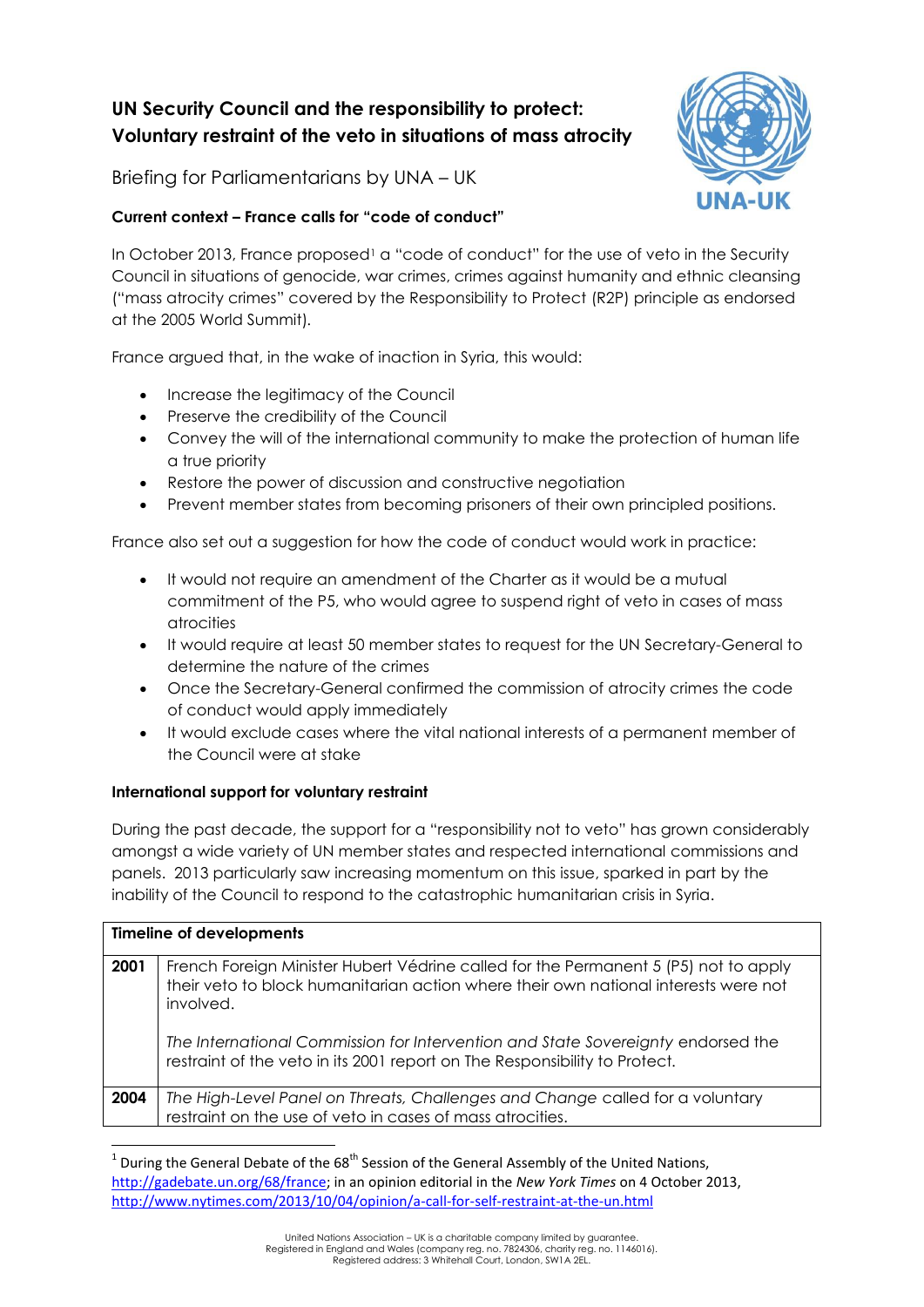| 2008 | The United States' Genocide Prevention Task Force, chaired by former US Secretary of<br>State Madeleine Albright and Senator William S. Cohen endorsed the voluntary<br>restraint on the veto in their report.                                                                                                                                                                                                                                                                                                                             |
|------|--------------------------------------------------------------------------------------------------------------------------------------------------------------------------------------------------------------------------------------------------------------------------------------------------------------------------------------------------------------------------------------------------------------------------------------------------------------------------------------------------------------------------------------------|
| 2009 | The UN Secretary-General's report on Implementing the Responsibility to Protect<br>supported the suggestion for restraining the veto in cases of mass atrocities. Nine<br>member states in the General Assembly also endorsed this idea during the informal<br>interactive dialogue on R2P.                                                                                                                                                                                                                                                |
| 2012 | The "Small 5 (S5) initiative", led by Costa Rica, Jordan, Liechtenstein, Singapore and<br>Switzerland, advanced a resolution in the General Assembly on improving the<br>transparency of the Security Council, suggesting that P5 states should explain why the<br>veto has been employed or considered in each situation, including a reference to<br>the voluntary restraint of the veto in cases of mass atrocities. This draft resolution was<br>later retracted by the S5 due to pressure from the P5 on the resolution's supporters. |
| 2013 | Launch of the Accountability, Coherence and Transparency (ACT) Group. Made up<br>of 21 countries (mostly small and middle powers), the group is focusing on a wide<br>variety of issues related to improving the working methods of the Security Council,<br>including a code of conduct for using the veto in cases of mass atrocities.                                                                                                                                                                                                   |
|      | European Parliament adopted a resolution in support of the R2P principle proposing<br>that the P5 adopt a voluntary code of conduct that would limit the right to veto in<br>cases of genocide, war crimes, crimes against humanity and ethnic cleansing.                                                                                                                                                                                                                                                                                  |
|      | At a General Assembly informal interactive dialogue on R2P in 2013, 9 states spoke up<br>to voice their support for the voluntary restraint of the veto (Chile, Costa Rica,<br>Croatia, France, Liechtenstein, Mexico, New Zealand, the Netherlands, and Slovenia).                                                                                                                                                                                                                                                                        |
|      | As the Security Council President in August 2013, Argentina stated that the veto was<br>an out-dated safeguard of the Cold War that prevents the Council from dealing with<br>current problems.                                                                                                                                                                                                                                                                                                                                            |
|      | French President and Foreign Affairs Minister advance proposal for a code of<br>conduct in the UN and in the New York Times.                                                                                                                                                                                                                                                                                                                                                                                                               |
| 2014 | Jordan made a statement as president of the Security Council iterating its support for<br>reform of the Council and the veto restraint initiative.                                                                                                                                                                                                                                                                                                                                                                                         |
|      | Australia, the Netherlands and Lichtenstein made statements at an event at the UN<br>commemorating the 20 <sup>th</sup> anniversary of the Rwandan Genocide in support of<br>France's proposal.                                                                                                                                                                                                                                                                                                                                            |
|      | France and Mexico co-hosted a High-Level Ministerial Meeting on the side of the<br>opening session of the UN General Assembly on "Regulating the veto in the event of<br>mass atrocities". Over 100 member states attended the meeting and all of the P5<br>made statements.                                                                                                                                                                                                                                                               |
| 2015 | Amnesty International urged the P5 to not use the veto in cases of mass atrocities in<br>their annual report.                                                                                                                                                                                                                                                                                                                                                                                                                              |
|      | The ACT Group is currently drafting a resolution for the General Assembly that will call<br>for a code that applies to all UN Member States on the Security Council or seeking<br>election to the Council, rather than just veto wielding members. This would include a<br>pledge to not hinder the adoption of a draft resolution before the Security Council<br>that is aimed at ending the commission of genocide, crimes against humanity or war<br>crimes.                                                                            |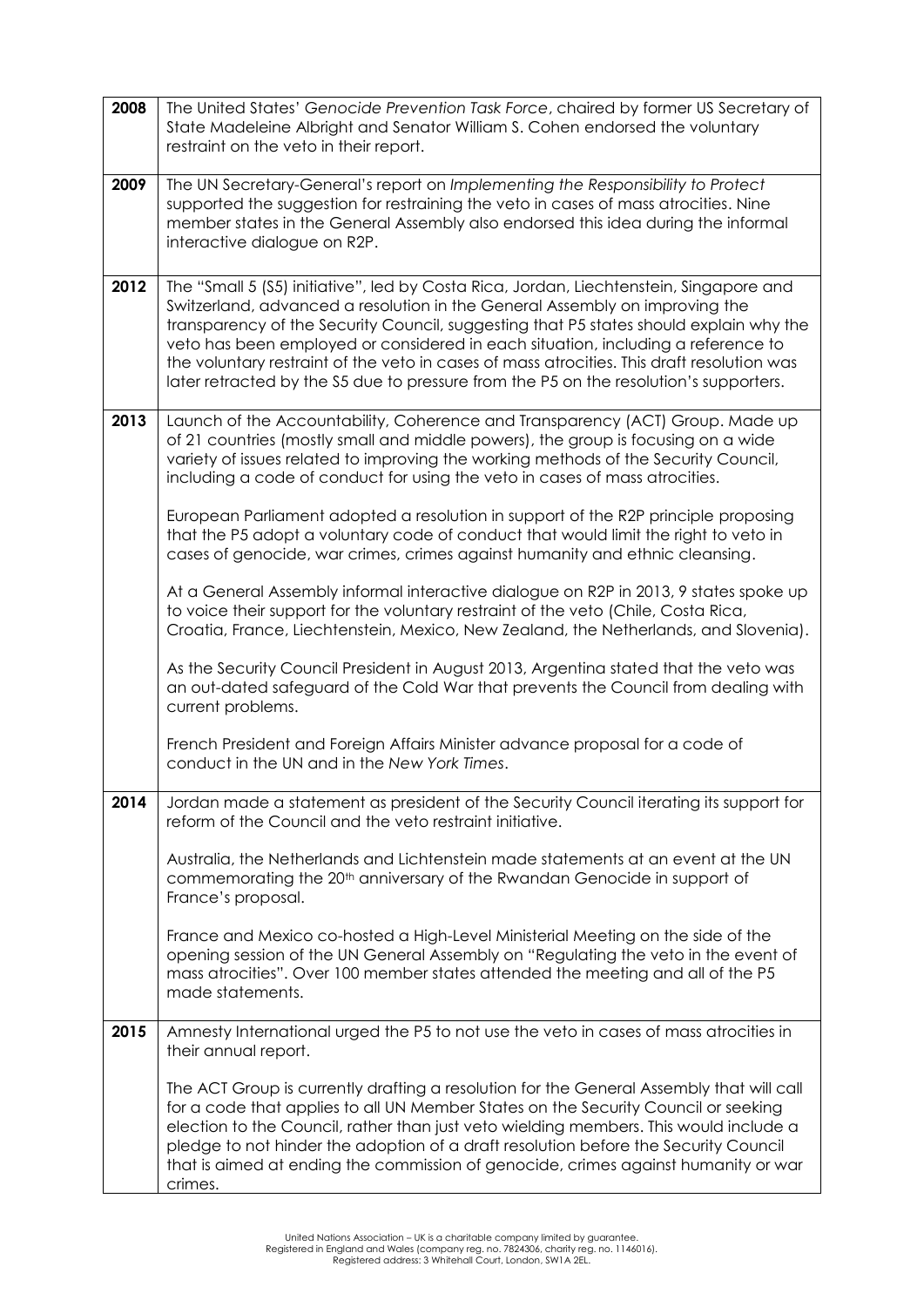### **The use of the veto in mass atrocity situations**

The veto is employed rarely and international inaction in the face of the threat of atrocity crimes is in part a symptom of Member States" inability to muster sufficient political will to act in a timely and decisive manner. Nevertheless, the veto has been threatened or used to block action where a P5 decides that their interests are at stake.

Informal use of the veto is more common than formal use. This entails the threat of the use of the veto as a means for coercion or deterrence, in anticipation of a resolution being put forward for vote that is not viewed favourably by a permanent member. This kind of anticipatory veto can serve as part of an explanation for the inaction on Rwanda (1994) and NATO"s unauthorised military intervention in Kosovo (1999).

Nevertheless, the veto has been formally employed five times in cases with where a threat of mass atrocities was present since the endorsement of the responsibility to protect in 2005:

- 1. 12 January 2007: Resolution calling for the cessation of serious human rights abuses in Myanmar vetoed by Russia and China
- 2. 11 July 2008: Resolution imposing sanctions on Robert Mugabe, President of Zimbabwe -who carried out widespread state-sponsored murder, intimidation, violence, enforced disappearances and sexual violence - vetoed by Russia and China
- 3. 4 October 2011: Resolution condemning "grave and systematic human rights violations" perpetrated under the Syrian President Bashar al-Assad vetoed by Russia and China
- 4. 4 February 2012: Resolution condemning violence in Syria vetoed by Russia and China
- 5. 19 July 2012: Resolution imposing economic sanctions on Assad regime for failing to abide by the Annan peace plan vetoed by Russia and China. While the Council was able to come to an agreement on a resolution on the destruction of Syria"s chemical weapons on 27 September 2013, the threat of further vetoes has marred the likelihood of a resolution on humanitarian access and protection to Syria.

### **P5 perspectives on the veto**

While pressure is building outside the Council, any meaningful reform or adoption of new working methods can only come from the P5 themselves.

The UK last employed the veto in 1989, when the US, France and Britain vetoed a resolution deploring the US military intervention in Panama. Overall, the UK has a progressive standpoint on UN Security Council reform, particularly in terms of improving working methods and enlarging Council membership. The UK has shown willing to take part in discussions on the topic of veto restraint but has not come out in support of the initiative. mass atrocities.

The US has not made a statement on the issue, but US Permanent Representative to the UN, Samantha Power is a known supporter of the Responsibility to Protect Principle and has publically stated that "the Security Council the world needs to deal with this urgent crisis [in Syrial is not the Security Council we have".

Russia and China both argue against a "piecemeal" approach to Council reform. However, both have participated in meetings regarding the veto restraint initiative.